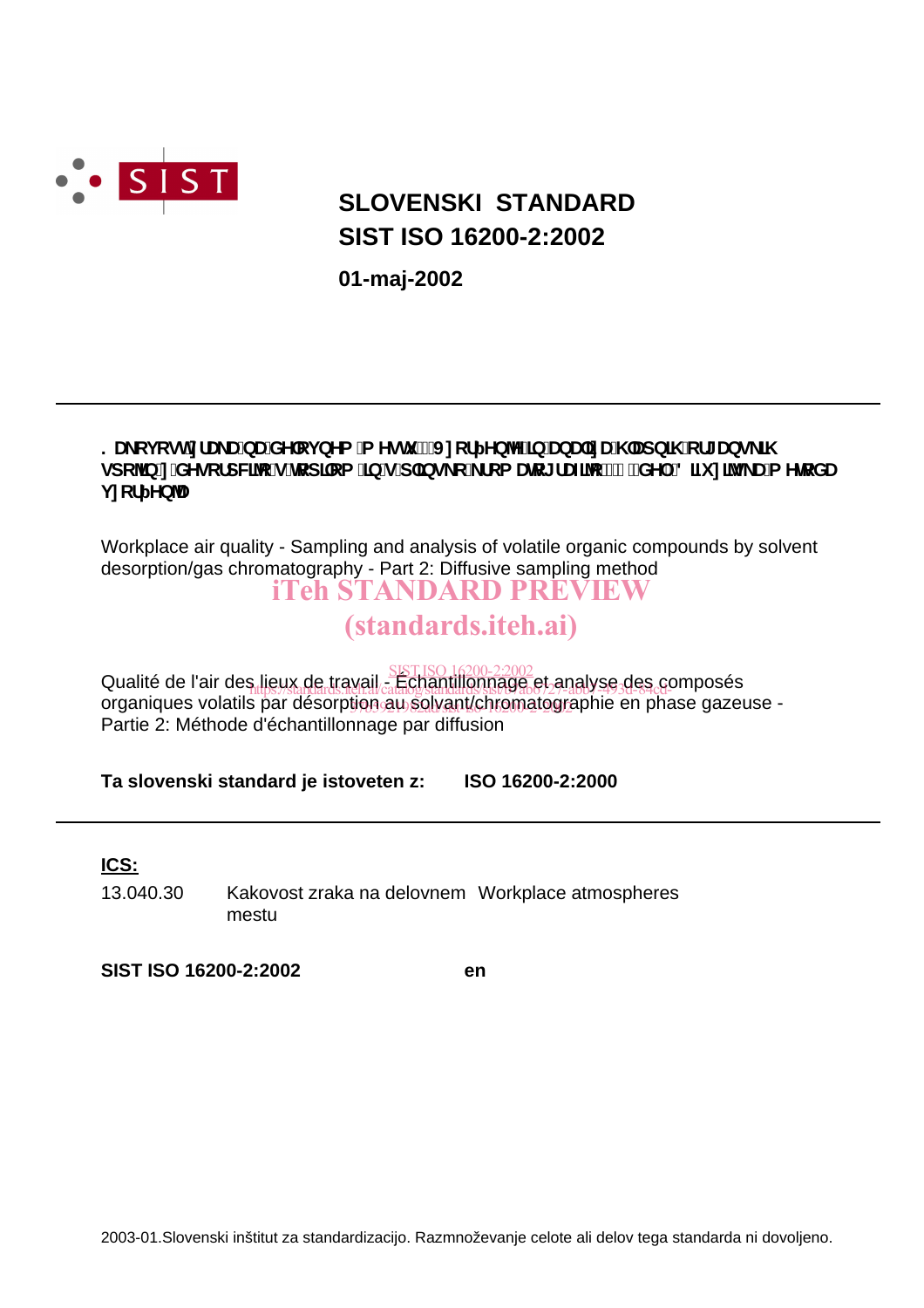**SIST ISO 16200-2:2002**

# iTeh STANDARD PREVIEW (standards.iteh.ai)

SIST ISO 16200-2:2002 https://standards.iteh.ai/catalog/standards/sist/b7ab6727-abb7-493d-84cd-37b5921982ad/sist-iso-16200-2-2002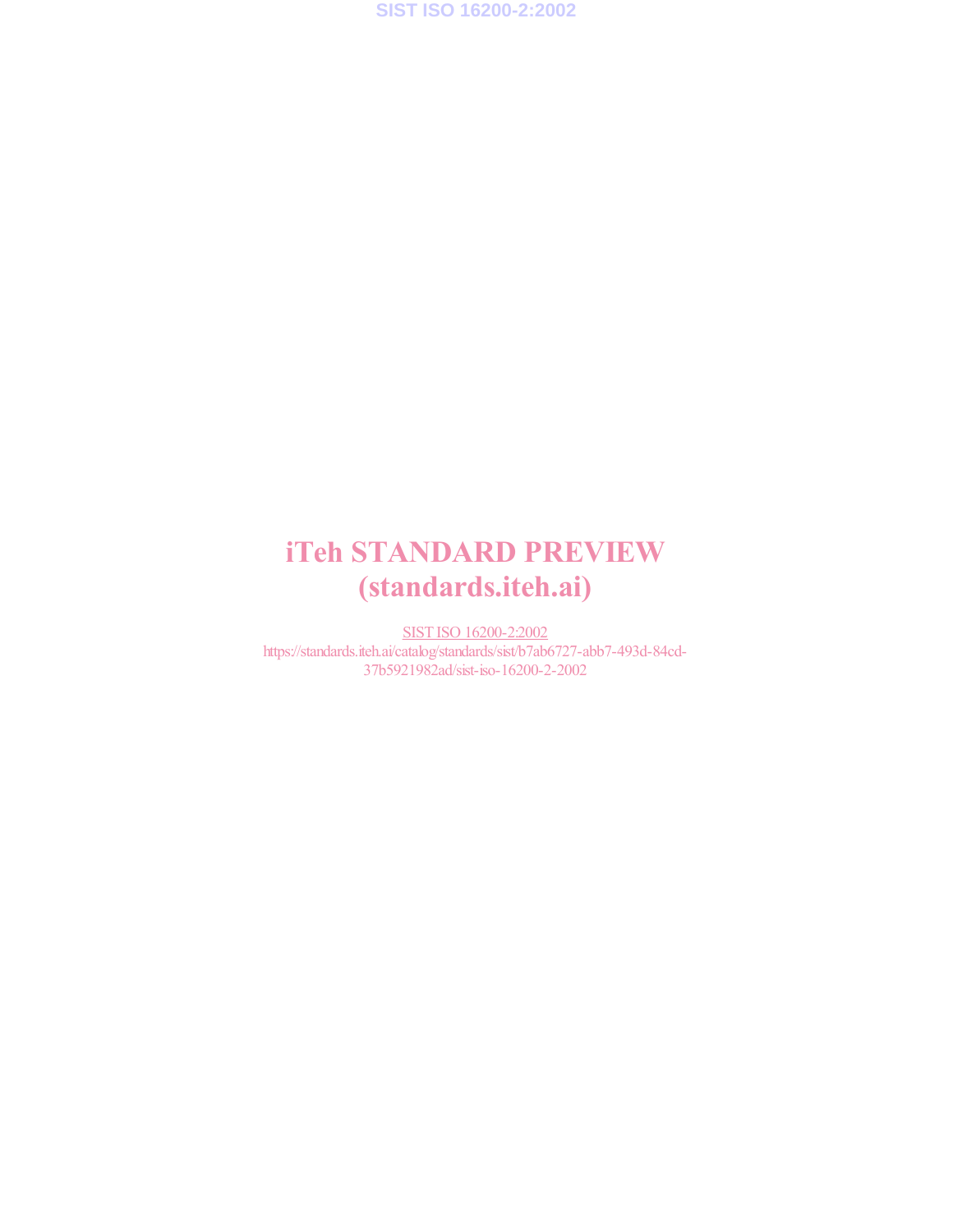# INTERNATIONAL **STANDARD**

**ISO 16200-2**

> First edition 2000-06-15

### **Workplace air quality — Sampling and analysis of volatile organic compounds by solvent desorption/gas chromatography —**

# Part 2: iTeh **SPifusiye sampling method**

Gualité de l'air des lieux de travail — Échantillonnage et analyse des composés organiques volatils par désorption au solvant/chromatographie en ph<u>ase gazeuse n-2:2002</u>

https://standards.itpharteatz.om/standards/rist/h7ahfu7abb7-493d-84fusion 37b5921982ad/sist-iso-16200-2-2002



Reference number ISO 16200-2:2000(E)

© ISO 2000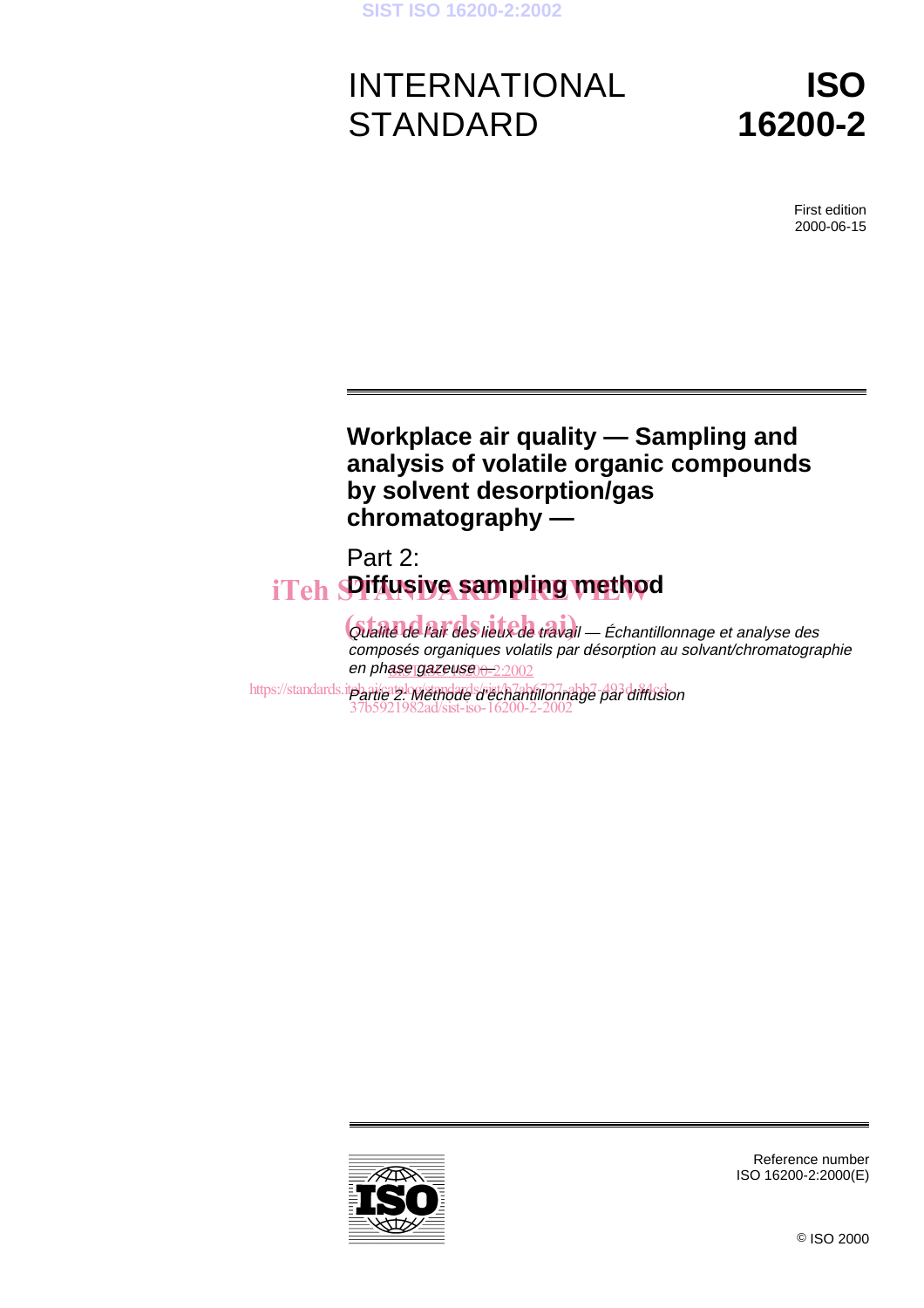#### **PDF disclaimer**

This PDF file may contain embedded typefaces. In accordance with Adobe's licensing policy, this file may be printed or viewed but shall not be edited unless the typefaces which are embedded are licensed to and installed on the computer performing the editing. In downloading this file, parties accept therein the responsibility of not infringing Adobe's licensing policy. The ISO Central Secretariat accepts no liability in this area.

Adobe is a trademark of Adobe Systems Incorporated.

Details of the software products used to create this PDF file can be found in the General Info relative to the file; the PDF-creation parameters were optimized for printing. Every care has been taken to ensure that the file is suitable for use by ISO member bodies. In the unlikely event that a problem relating to it is found, please inform the Central Secretariat at the address given below.

# iTeh STANDARD PREVIEW (standards.iteh.ai)

SIST ISO 16200-2:2002 https://standards.iteh.ai/catalog/standards/sist/b7ab6727-abb7-493d-84cd-37b5921982ad/sist-iso-16200-2-2002

© ISO 2000

All rights reserved. Unless otherwise specified, no part of this publication may be reproduced or utilized in any form or by any means, electronic or mechanical, including photocopying and microfilm, without permission in writing from either ISO at the address below or ISO's member body in the country of the requester.

ISO copyright office Case postale 56 · CH-1211 Geneva 20 Tel. + 41 22 749 01 11 Fax + 41 22 734 10 79 E-mail copyright@iso.ch Web www.iso.ch

Printed in Switzerland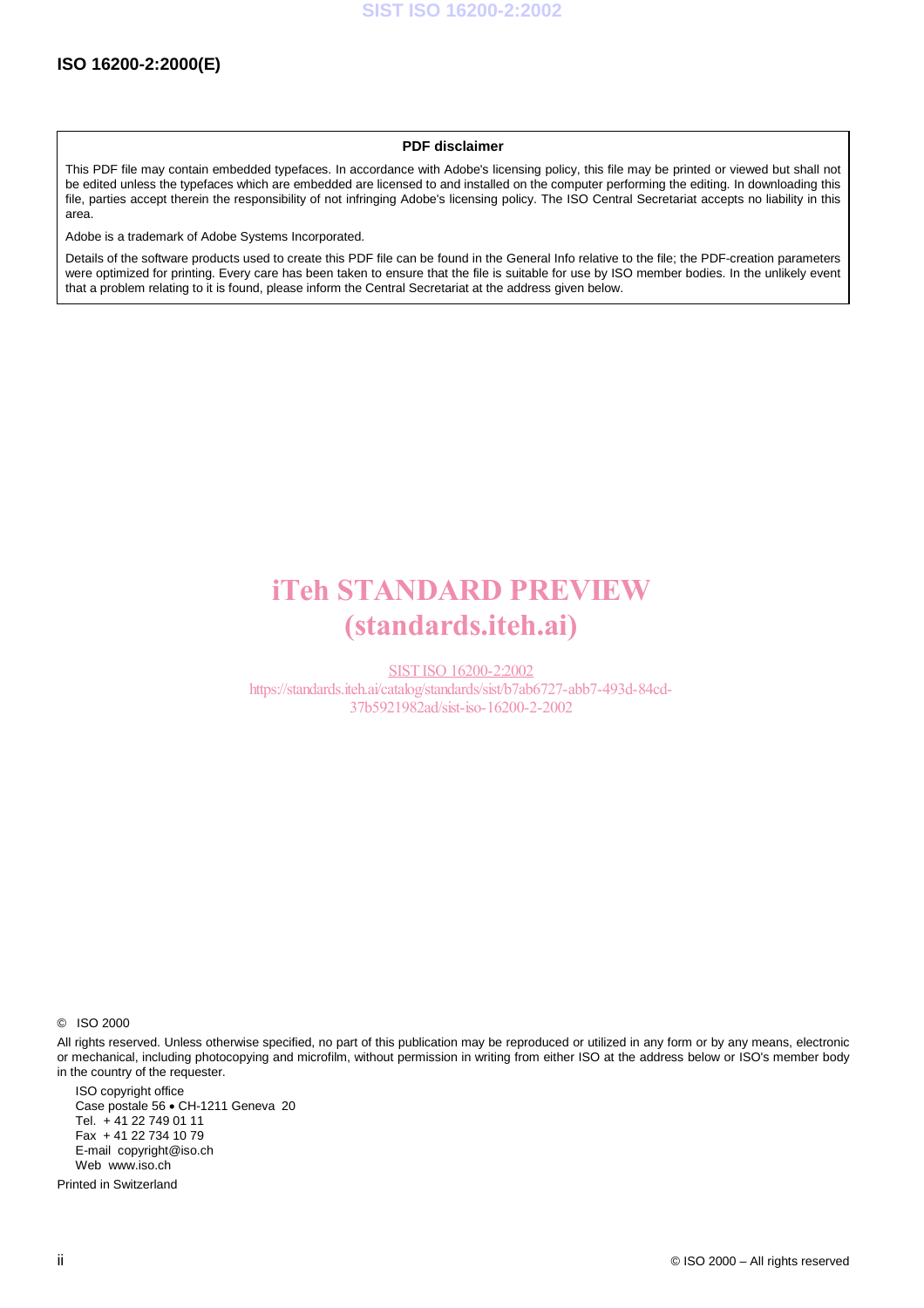### **Contents**

| 1          |                                                                                                                        |  |
|------------|------------------------------------------------------------------------------------------------------------------------|--|
| 2          |                                                                                                                        |  |
| 3          |                                                                                                                        |  |
| 4          |                                                                                                                        |  |
| 5          |                                                                                                                        |  |
| 6          |                                                                                                                        |  |
| 7          |                                                                                                                        |  |
| 7.1        |                                                                                                                        |  |
| 7.2<br>7.3 |                                                                                                                        |  |
| 7.4        |                                                                                                                        |  |
| 8          |                                                                                                                        |  |
| 8.1        |                                                                                                                        |  |
| 8.2<br>8.3 |                                                                                                                        |  |
| 8.4        | Volume concentration of analyte ANDARD PREVIEW                                                                         |  |
| 9          |                                                                                                                        |  |
| 10         |                                                                                                                        |  |
| 11         | Storage and transport moderns tehnikatalogistandarda (att 473) abb 737 abb 7443 black municipal municipal municipal 10 |  |
| 12         |                                                                                                                        |  |
| 13         |                                                                                                                        |  |
|            |                                                                                                                        |  |
|            |                                                                                                                        |  |
|            |                                                                                                                        |  |
|            | Annex D (informative) Suppliers of charcoal-based organic vapour diffusive samplers21                                  |  |
|            |                                                                                                                        |  |
|            |                                                                                                                        |  |
|            |                                                                                                                        |  |
|            |                                                                                                                        |  |
|            |                                                                                                                        |  |
|            | Annex J (informative) Retention indices of selected VOCS on BP-1 and BP-10 phases27                                    |  |
|            |                                                                                                                        |  |
|            |                                                                                                                        |  |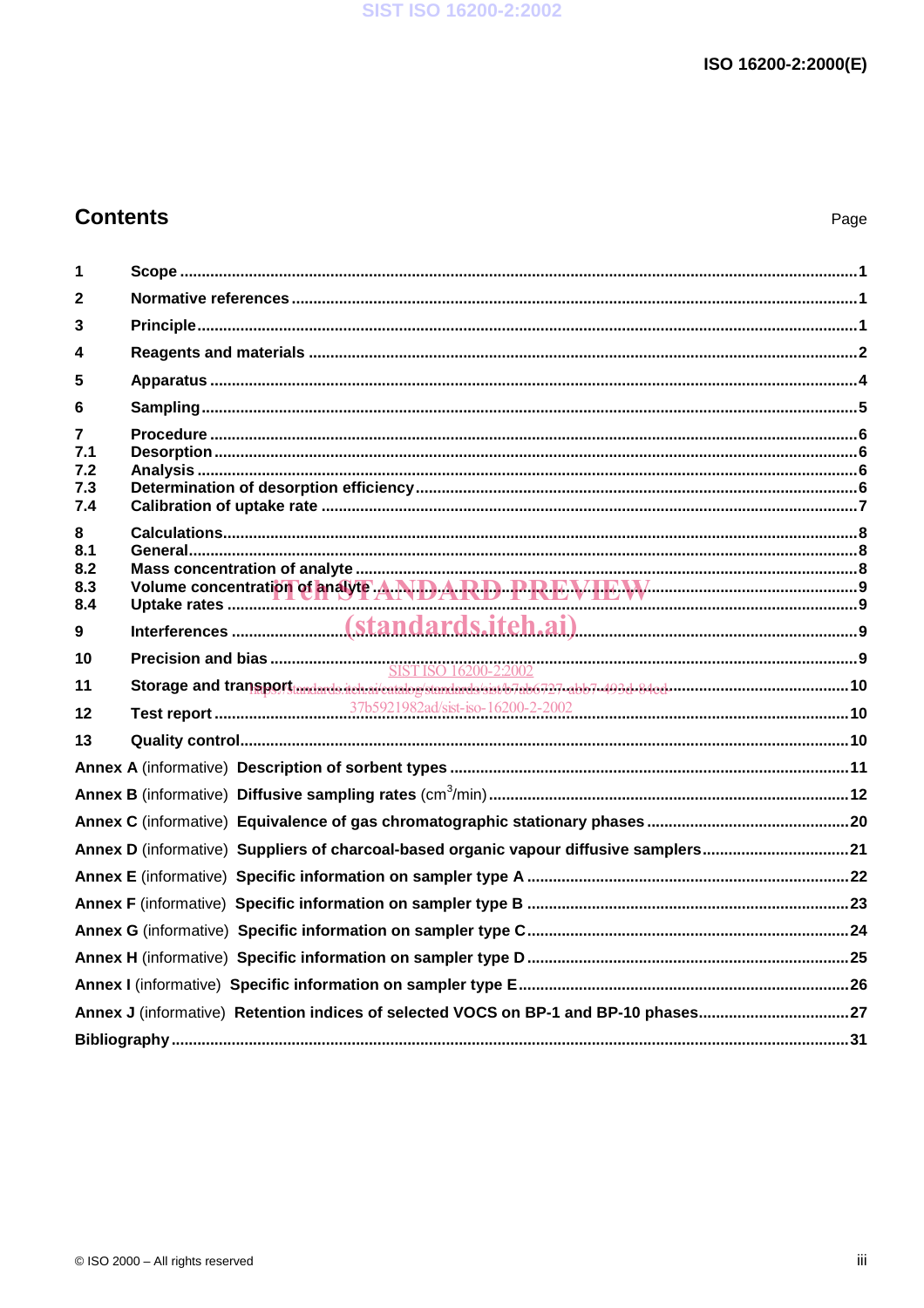### **Foreword**

ISO (the International Organization for Standardization) is a worldwide federation of national standards bodies (ISO member bodies). The work of preparing International Standards is normally carried out through ISO technical committees. Each member body interested in a subject for which a technical committee has been established has the right to be represented on that committee. International organizations, governmental and non-governmental, in liaison with ISO, also take part in the work. ISO collaborates closely with the International Electrotechnical Commission (IEC) on all matters of electrotechnical standardization.

International Standards are drafted in accordance with the rules given in the ISO/IEC Directives, Part 3.

Draft International Standards adopted by the technical committees are circulated to the member bodies for voting. Publication as an International Standard requires approval by at least 75 % of the member bodies casting a vote.

Attention is drawn to the possibility that some of the elements of this part of ISO 16200 may be the subject of patent rights. ISO shall not be held responsible for identifying any or all such patent rights.

International Standard ISO 16200-2 was prepared by Technical Committee ISO/TC 146, Air quality, Subcommittee SC 2, Workplace atmospheres.

ISO 16200 consists of the following parts, under the general title Workplace air quality — Sampling and analysis of<br>volatile organic compounds by solvent desorption/gas chromatography: volatile organic compounds by solvent desorption/gas chromatography:

Part 1: Pumped sampling method

(standards.iteh.ai)

 Part 2: Diffusive sampling method SIST ISO 16200-2:2002 s.iteh.ai/catalog/standards/sist/b7ab6727-abb7-493d-84cd-

Annexes A to J of this part of ISO 16200 are for information only. 37b5921982ad/sist-iso-16200-2-2002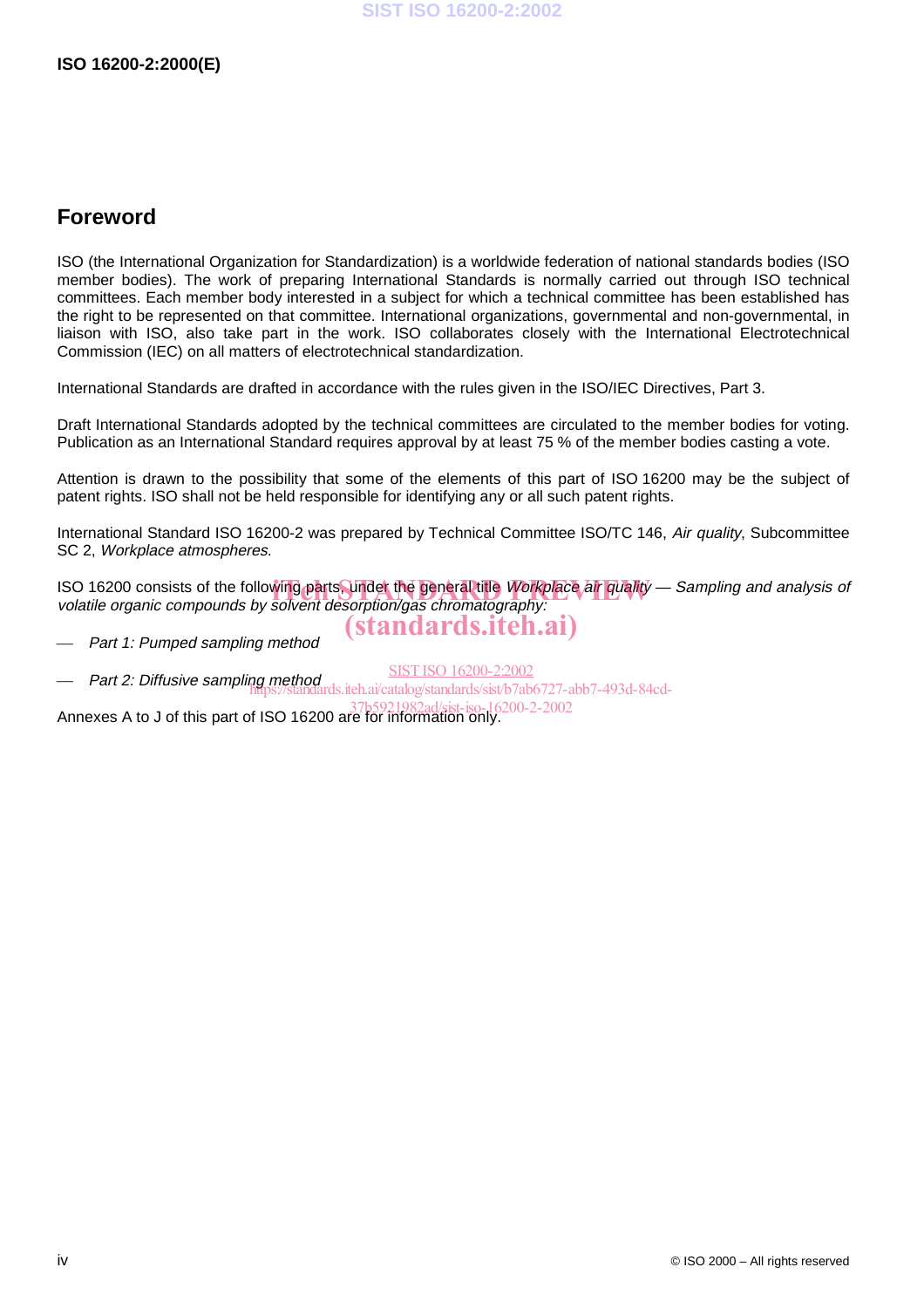### **Workplace air quality — Sampling and analysis of volatile organic compounds by solvent desorption/gas chromatography —**

### Part 2: **Diffusive sampling method**

### **1 Scope**

This part of ISO 16200 gives general guidance for the sampling and analysis of volatile organic compounds (VOCs) in air.

This part of ISO 16200 is applicable to a wide range of VOCs, including hydrocarbons, halogenated hydrocarbons, esters, glycol ethers, ketones and alcohols. A number of devices and sorbents are recommended for the sampling of these VOCs, each sorbent having a different range of applicability.

NOTE Activated coconut shell charcoal is frequently used. Very polar compounds may require derivatization; very low boiling compounds will only be partially retained by the sorbents and can only be estimated qualitatively. Semi-volatile bolling compounds will only be partially retained by the sorbents and can only<br>compounds will be fully retained by the sorbents, but may only be partially recovered.

This part of ISO 16200 is valid for the measurement of airborne vapours of VOCs in a concentration range of This part of 150 16200 is valid for the measurement  $\beta$ , all bottle vapours of VOC<br>approximately 1 mg/m<sup>3</sup> to 1000 mg/m<sup>3</sup> individual organic for an exposure time of 8 h. https://standards.iteh.ai/catalog/standards/sist/b7ab6727-abb7-493d-84cd-

The upper limit of the useful range is set by the sorptive capacity of the sorbent used and, subject to dilution of the analysed solution, by the linear dynamic range of the gas chromatograph column and detector or by the sample splitting capability of the analytical instrumentation used. The lower limit of the useful range depends on the noise level of the detector and on blank levels of analyte and/or interfering artefacts on the sampling devices or in the desorption solvent. Artefacts are typically sub-nanogram for activated charcoal, but higher levels of aromatic hydrocarbons have been noted in some batches.

### **2 Normative references**

The following normative documents contain provisions which, through reference in this text, constitute provisions of this part of ISO 16200. For dated references, subsequent amendments to, or revisions of, any of these publications do not apply. However, parties to agreements based on this part of ISO 16200 are encouraged to investigate the possibility of applying the most recent editions of the normative documents indicated below. For undated references, the latest edition of the normative document referred to applies. Members of ISO and IEC maintain registers of currently valid International Standards.

EN 838:1995, Workplace atmospheres — Diffusive samplers for the determination of gases and vapours — Requirements and test methods.

EN 1540, Workplace atmospheres — Terminology.

### **3 Principle**

Diffusive samplers consist of a sorbent separated from ambient air by some form of diffusion resistance, commonly a controlled air gap and draught shield. The diffusive sampler (or samplers) is exposed to air for a measured time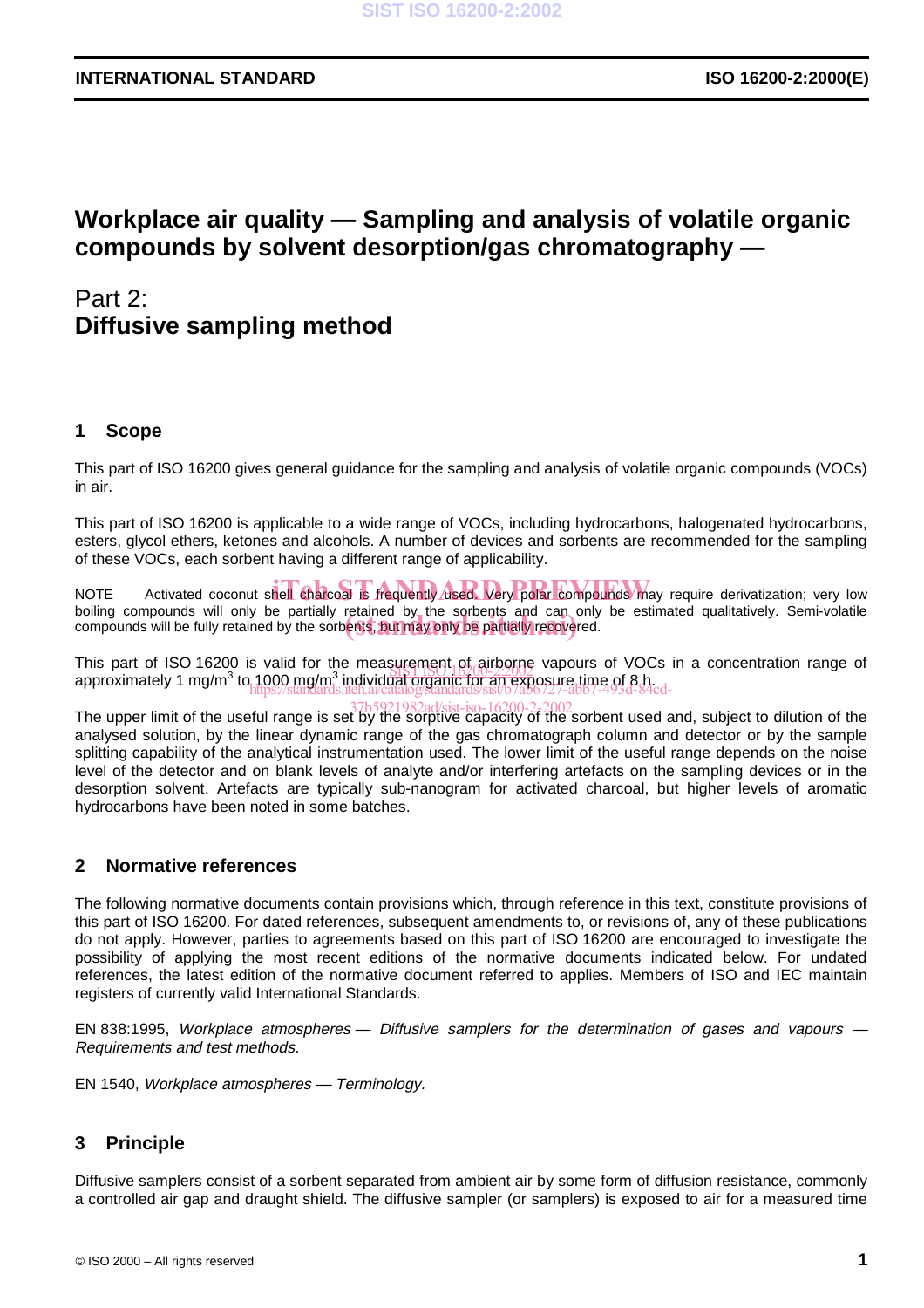period. The rate of sampling is determined by prior calibration in a standard atmosphere (see 7.4). Volatile organic compounds migrate into the sampler by diffusion and are collected on the sorbent, normally activated carbon. The collected vapour is desorbed by a solvent, typically carbon disulfide, and the solution is analysed with a gas chromatograph equipped with a flame ionization detector, mass spectrometer or other selective detector.

### **4 Reagents and materials**

During the analysis, use only reagents of recognized analytical reagent grade.

### **4.1 Volatile organic compounds**

A wide range of VOCs are required as reagents for calibration purposes.

### **4.2 Desorption solvent**

The desorption solvent, commonly carbon disulfide, should be of chromatographic quality. It shall be free from compounds co-eluting with the substances of interest. Check the purity of each new batch of solvent.

NOTE Carbon disulfide is normally recommended for the desorption of non-polar compounds from activated carbon. For polar compounds and mixtures of polar and non-polar compounds, there is no ideal universal desorption solvent. Dichloromethane, methanol, higher alcohols, dimethylformamide and acetonitrile have been used as eluants, either singly or mixed with each other or carbon disulfide. Dichloromethane may cause corrosion in the flame ionization detector.

The use of carbon disulfide desorption solvent can result in problems when polar analytes are collected from humid The use of canoni disulfule desorption solvent can result in problems when polar analyties are collected from humid<br>atmospheres. Polar analytes may be soluble in a water phase which forms following desorption with carbon disulfide when sufficient water is collected with the sample. A desorption solvent modifier shall be present at a disulfide when sufficient water is collected with the sample. A desorbing solvent modifier shall be present at a<br>sufficient concentration to result in a homogeneous solution in desorbed samples; dimethylformamide may be suitable for this purpose.

#### **4.3 Sorbents** SIST ISO 16200-2:2002 https://standards.iteh.ai/catalog/standards/sist/b7ab6727-abb7-493d-84cd-37b5921982ad/sist-iso-16200-2-2002

### **4.3.1 Activated charcoal**

A particle size of 0,35 mm to 0,85 mm is recommended. Before packing the samplers, the charcoal shall be heated in an inert atmosphere, e.g. high-purity nitrogen, at approximately 600 °C for 1 h. To prevent recontamination of the charcoal, it shall be kept in a clean atmosphere during cooling to room temperature, storage and loading into the samplers. Samplers prepacked by the manufacturer with pre-conditioned charcoal are also available and require no further conditioning.

NOTE 1 Activated charcoal is usually processed from coconut shells. Some manufacturers recommend synthetic carbons as alternatives to charcoal of biological origin (see annexes A and B).

NOTE 2 The sorptive capacity and desorption efficiency of different batches of activated charcoal may vary. Commercial samplers, if used, should be purchased from the same batch and in sufficient number to provide consistent performance for a definite period of time.

### **4.3.2 Other sorbents**

Sorbents other than charcoal may be used for certain applications (see annex B).

NOTE A description of sorbent types is given in annex A. Equivalent sorbents may be used.

#### **4.4 Calibration standards**

#### **4.4.1 General**

Calibration blend solutions are required in order to compare the concentrations of desorbed solutions (7.2) with those calibration standards in the gas chromatographic analysis. Such solutions should be prepared in a way that is traceable to national standards.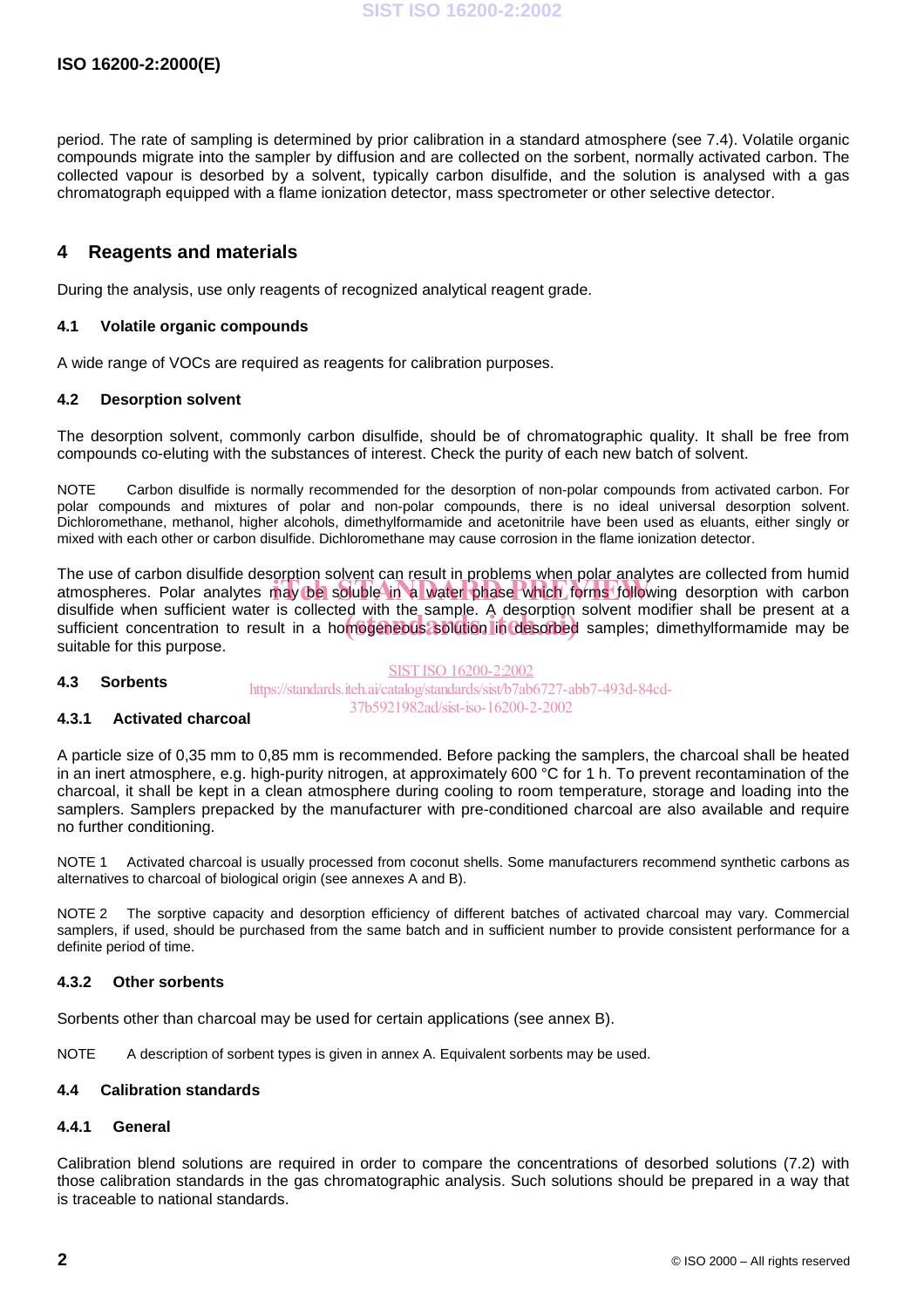An internal standard, for example trifluorotoluene or 3-bromofluorobenzene, is optional. If used, it should not interfere with the compounds of interest and it should not be removed from the elution solvent by the sorbent. In the context of this method, the purpose of the internal standard is to correct for small variations in the injection volume. The use of an internal standard as a surrogate to correct for desorption efficiency (e.g. n-propyl acetate in the analysis of n-butyl acetate) is not recommended. Desorption efficiency should be determined directly with the compounds of interest (7.3).

Storage times for calibration solutions vary according to application. Typically, carbon disulfide dilutions should be prepared fresh weekly, or more frequently if evidence is noted of decomposition or evaporation.

NOTE In the analysis of complex mixtures, calibration blends of the pure compounds may be prepared before dilution with the elution solvent. Examples of three calibration blends are listed here. These have been used in the analysis of mixed solvents in paints, thinners, adhesives, cleaning fluids and miscellaneous commercial products. The components are arranged to give resolved peaks on both BP-1 and BP-10 phases<sup>1)</sup>. Other blends may be more appropriate on different columns or in other applications.

- a) Blend 1 consists of: n-hexane, n-heptane, n-octane, n-decane, n-undecane, n-dodecane, benzene, toluene, o-xylene, pxylene, n-propylbenzene, isopropylbenzene, o-ethyltoluene, <sup>m</sup>-ethyltoluene, p-ethyltoluene, 1,2,4-trimethylbenzene, 1,3,5 trimethylbenzene, n-propyl acetate, n-butyl acetate, isobutyl acetate, butoxyethyl acetate.
- b) Blend 2 consists of: isopropanol, isobutanol, n-butanol, 1-methoxy-2-propanol, butoxyethanol, toluene, ethylbenzene, 1,2,3-trimethylbenzene, ethyl acetate, ethoxyethyl acetate.
- c) Blend 3 consists of: acetone, 2-butanone, 4-methylpentan-2-one, cyclohexanone, 2-methylcyclohexanone, 3-methylcyclohexanone, 4-methylcyclohexanone, isopropyl acetate, n-nonane, toluene.

IN the above examples, calibration blends 1-3 are stable for at least one year when stored in dark glass bottles with polytetrafluoroethylene (PTFE)-lined screw-caps at less than 4 °C. iteh.ai)

### **4.4.2 Solution containing approximately 10 mg/ml of each liquid component** SIST ISO 16200-2:2002

Weigh 1 g of the substance or substances of interest into a 100 ml volumetric flask, starting with the least volatile substance. Make up to 100 ml with desorption solvent (4.2), stopper and shake to mix.

### **4.4.3 Solution containing approximately 1 mg/ml of liquid components**

Introduce 50 ml of desorption solvent into a 100 ml volumetric flask. Add 10 ml of solution 4.4.2. Make up to 100 ml with desorption solvent, stopper and shake to mix.

### **4.4.4 Solution containing approximately 100 g/ml of each liquid component**.

Weigh 10 mg of the substance or substances of interest into a 100 ml volumetric flask, starting with the least volatile substance. Make up to 100 ml with desorption solvent (4.2), stopper and shake to mix.

### **4.4.5 Solution containing approximately 10 g/ml of liquid components**

Introduce 50 ml of desorption solvent into a 100 ml volumetric flask. Add 10 ml of solution 4.4.4. Make up to 100 ml with desorption solvent, stopper and shake to mix.

### **4.4.6 Solution containing approximately 1 mg/ml of gas components**

For gases, e.g. ethylene oxide, a high level calibration solution may be prepared as follows. Obtain pure gas at atmospheric pressure by filling a small plastic gas-bag from a gas cylinder. Fill a precision 1 ml gas-tight syringe

<sup>&</sup>lt;sup>1</sup>) BP-1 and BP-10 are examples of suitable products available commercially. This information is given for the convenience of users of this part of ISO 16200 and does not constitute endorsement by ISO of these product. Equivalent products may be used if they can be shown to lead to the same results. Annex C gives a non-exclusive list of products that are believed to be equivalent.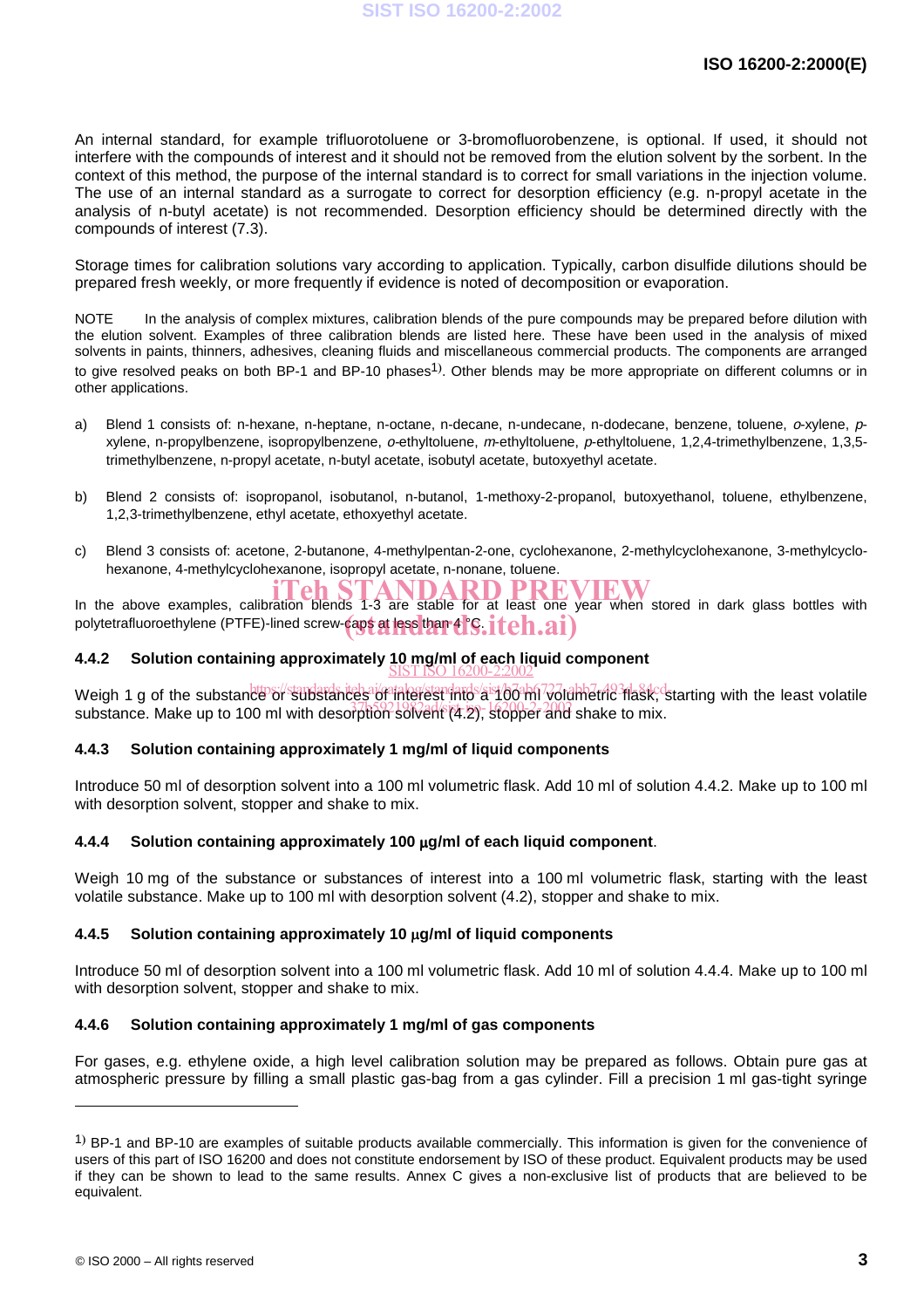(5.5) with 1 ml of the pure gas and close the valve of the syringe. Using a septum vial of suitable capacity, add 2 ml desorption solvent and close with the septum cap. Insert the tip of the syringe needle through the septum cap into the desorption solvent. Open the valve and withdraw the plunger slightly to allow the desorption solvent to enter the syringe. The action of the gas dissolving in the desorption solvent creates a vacuum, and the syringe fills with solvent. Return the solution to the flask. Flush the syringe twice with the solution and return the washings to the flask. Calculate the mass of gas added using the gas laws, i.e. 1 mole of gas at STP occupies 22,4 l.

### **4.4.7 Solution containing approximately 10 g/ml of gas components**

For gases, e.g. ethylene oxide, a low level calibration solution may be prepared as follows. Obtain pure gas at atmospheric pressure by filling a small plastic gas-bag from a gas cylinder. Fill a precision 10 ul gas-tight syringe (5.5) with 10 ul of the pure gas and close the valve of the syringe. Using a septum vial of suitable capacity, add 2 ml desorption solvent and close with the septum cap. Insert the tip of the syringe needle through the septum cap into the desorption solvent. Open the valve and withdraw the plunger slightly to allow the desorption solvent to enter the syringe. The action of the gas dissolving in the desorption solvent creates a vacuum, and the syringe fills with solvent. Return the solution to the flask. Flush the syringe twice with the solution and return the washings to the flask. Calculate the mass of gas added using the gas laws, i.e. 1 mole of gas at STP occupies 22,4 l.

### **4.5 Calibration blend atmospheres** (for 4.6 and 7.4)

Prepare standard atmospheres of known concentrations of the compound(s) of interest by a recognized method. See for example ISO 6141, ISO 6145 and ISO 6349 [1-3]. If the procedure is not applied under conditions that will allow the establishment of full traceability of the generated concentrations to primary standards, confirm the delivered concentrations using an independent procedure .

# **4.6** Standards for desorption efficiency (for 7.3) DARD PREVIEW

Prepare standards by exposure of the samplers to the Istandard atmosphere (4.5) for an accurately known time. After exposure, remove and seal the samplers.

### SIST ISO 16200-2:2002

If the generation of standard atmospheres is not practicable, the standards may be prepared by a liquid spiking procedure, provided that the accuracy of the spiking technique is established by using procedures giving spiking levels traceable to primary standards of mass and/or volume, or is confirmed by an independent procedure. This is the procedure usually recommended by manufacturers; follow the manufacturer's guidance for specific instructions. These will vary significantly with the sampler type, and some examples are given in annexes E to J. In principle, load the devices by injecting aliquots of standard solutions (4.4) of accurately known mass or volume at three or more levels onto clean samplers, seal the samplers and leave to equilibrate.

### **5 Apparatus**

Ordinary laboratory apparatus and the following.

### **5.1 Diffusive samplers.**

A number of solvent-desorption diffusive samplers are available commercially. Information on available devices is given in annex D and information of available sorbent types in given in annex A. Manufacturer-supplied data on the characteristics of some typical sampler types are given in annexes E to J.

NOTE Self-packed samplers should not be used unless they can be shown to have reproducible and constant sampling rates.

The desorption efficiency (*D*) for each batch of samplers shall be checked by one of the methods described in 4.6 and 7.3.

Some diffusive samplers have a back-up section, which can be used as a check on overload of the sampling section.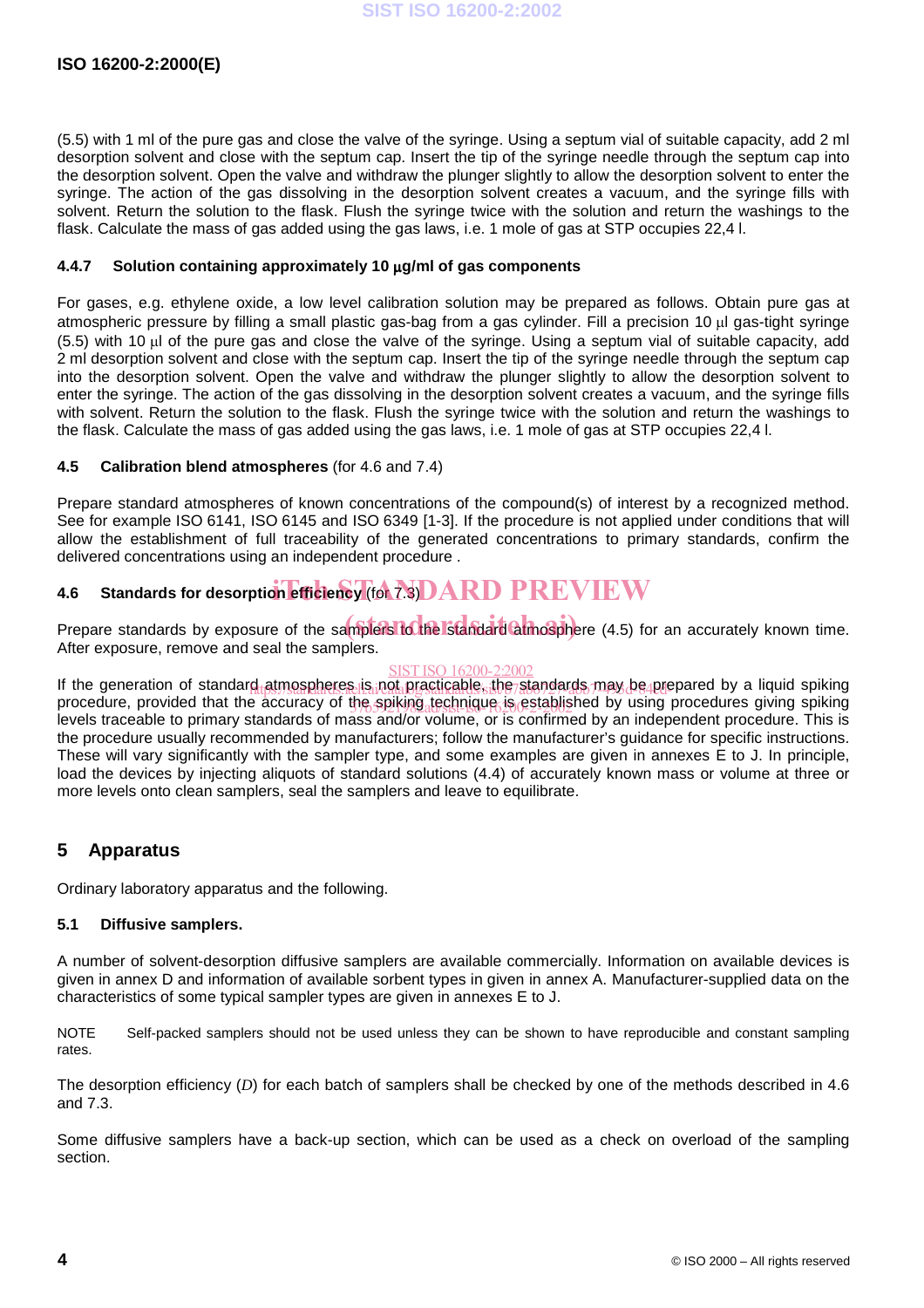**5.2 Gas chromatograph,** fitted with a flame ionization (FID), photoionization detector, mass spectrometric or other suitable detector, capable of detecting an injection of 0,5 ng toluene, with a signal-to-noise ratio of at least 5:1.

NOTE Dichloromethane may cause corrosion in the FID of some instruments.

The gas chromatograph column shall be capable of separating the analytes of interest from other components. Examples of suitable choices are 50 m x 0,22 mm fused silica columns with BP-1 or BP-10 stationary phases. A typical film thickness is in the range 0.5 um to 2.0 um. Typical operating conditions for these columns might be temperature programming from 50 °C to 200 °C at 5 °C/min with a carrier gas flowrate of 0,7 ml/min to 0,8 ml/min helium. Annex C gives a list of equivalent phases.

### **5.3 Autosampler.**

Autosamplers are commercially available with liquid-chilled sample trays, suitable for the analysis of volatile solvents.

### **5.4 Volumetric glassware.**

Precision volumetric flasks of an accurately known volume, to be used for the preparation of calibration blend solutions (4.4). These should be obtained from suppliers issuing certificates of calibration traceable to primary standards or be traceably calibrated in the laboratory by weighing of the solvent(s) applied.

### **5.5 Syringes** (for 4.4.6 and 4.4.7).

Precision gas-tight syringes of accurately known volumes of 1,0 ml and 10 M, readable to 0,01 ml and 0,1 µl respectively. (standards.iteh.ai)

### **6 Sampling**

### SIST ISO 16200-2:2002

### https://standards.iteh.ai/catalog/standards/sist/b7ab6727-abb7-493d-84cd-

Select a diffusive sampler appropriate for the compound or mixture 100 be sampled. Guidance on the availability of suitable samplers is given in 5.1. Annex B gives information on the availability of manufacturer-supplied diffusive uptake rates for a range of VOCs and, where appropriate, any special conditions, e.g. a variation from the basic device design. If a device is not listed for a particular VOC, it will be necessary to calibrate the device according to 7.4.

Follow the manufacturer's guidance for specific sampling instructions. These will vary significantly with the sampler type, and some examples are given in annexes E to J. In principle, any protective cover is removed before the diffusive sampler is exposed to the target atmosphere, and the sampler is re-sealed again at the end.

When intended for personal sampling, mount the sampler in the breathing zone as defined in accordance with EN 1540. When used for fixed-location sampling, choose a suitable sampling site. In either case, the sampler should have unrestricted access to the sampled atmosphere, i.e. it should not be obscured by the wearer's clothing or other objects.

NOTE Some designs of diffusive sampler are affected by air velocity. See 7.4 for details.

The exposure time recommended for the VOCs covered by this part of ISO 16200 is normally 8 h for workplace monitoring. If the maximum exposure time recommended is less than 8 h, this is indicated in annex B. Sampling over shorter periods is possible, down to 30 min for workplace monitoring, but the limits of the measurable concentration range increase accordingly. For example, for a 4-h sampling period, the concentration range is approximately 2 mg/m $^3$  to 2 000 mg/m $^3$ .

Samplers should be uniquely labelled. Solvent-containing paints and markers or adhesive labels should not be used to label the samplers.

Record air temperature and barometric pressure periodically during sampling if it is desired either to express concentrations reduced to specific conditions (8.2) or to express concentrations as volume fractions (8.3).